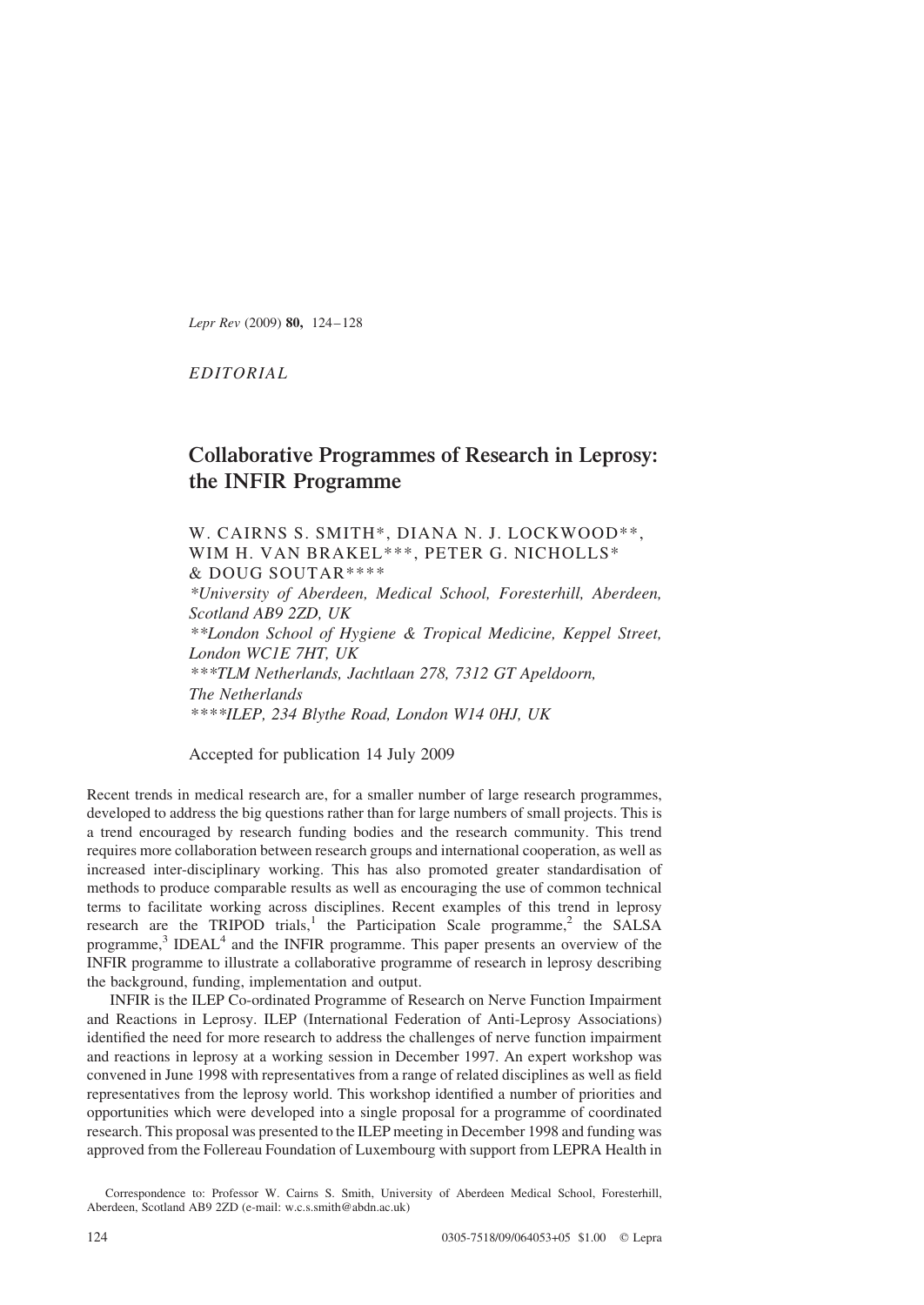#### The INFIR Programme 125

Action and The Leprosy Mission International. The proposal involved a range of field centres, field laboratories and Universities in several countries in Africa, Asia and South America.

There were four specific strands to the programme and an INFIR steering group was established in February 1999 and Dr. Jo Colston was appointed as chair of the overall steering group. The strands reflected the priorities that emerged from the workshop and one important aspect of the overall steering function was to ensure standardisation of methods and terminology across all four strands. The four strands of research were: a Cohort study to investigate prediction, detection, and pathogenesis of NFI in new patients, trials of new treatments for reactions, study of recurrent and late reactions, and studies of delay in detection and start of treatment of leprosy.

## Cohort Study to Investigate Prediction, Detection and Pathogenesis of NFI in New Patients

The cohort study was primarily based in India and involved centres in Naini, Faizabad and Delhi working with laboratories in Miraj and Hyderabad. The study recruited a cohort of 303 new MB leprosy patients and conducted a detailed baseline assessment which included clinical (sensory and motor), neurological (sensory and motor nerve conduction, dynamometry, vibration and thermal tests), biopsies (skin and nerve), and blood samples. The cohort was followed up 4-weekly for one year, and 8-weekly for the 2nd year. This study was an immense undertaking employing novel methods of neurological assessment that had not been used together with clinical and serological assays in a coordinated way.<sup>[5](#page-3-0)</sup> The findings produced included the setting of standards and describing of reference values for many neurological functions previously unreported in leprosy.<sup>[6](#page-3-0)</sup> The programme has already produced a series of important publications,<sup>[7,8](#page-3-0)</sup> with a number about to be published.<sup>[9](#page-3-0)</sup> It also has created a bank of serological data, neurological data and tissues that are still being used to address specific questions. The study has set a standard for cohort investigations of neurological function and reactions in leprosy, created new standard methods and informed new research.[10](#page-4-0) Important findings to date include validation that monofilaments and voluntary muscle testing reflect neurophysiology, the fact that neurophysiological tests show nerve damage to be much more widespread than is clinically apparent, and that nerve conduction and temperature testing can detect nerve damage in a sub-clinical stage, often weeks or months before such damage becomes detectable with current clinical methods. The findings show that neurological function impairment and certain changes in serology improve prediction of new events and help understand the pathogenesis, and that nerve function improves during MDT. An important question to be addressed in a future prospective study is whether sub-clinical neuropathy treated at diagnosis would reduce the risk of permanent nerve damage at the end of treatment.

# Trials of New Treatments for Reactions

The need for improved drug therapy of leprosy reactions had been identified as a research need at the preliminary workshop. Azathioprine and cyclosporine A were then identified as potential drugs that could be used to improve immunosupression or as alternative therapies for patients who are non-responsive to steroid therapy. Azathioprine and cyclosporine are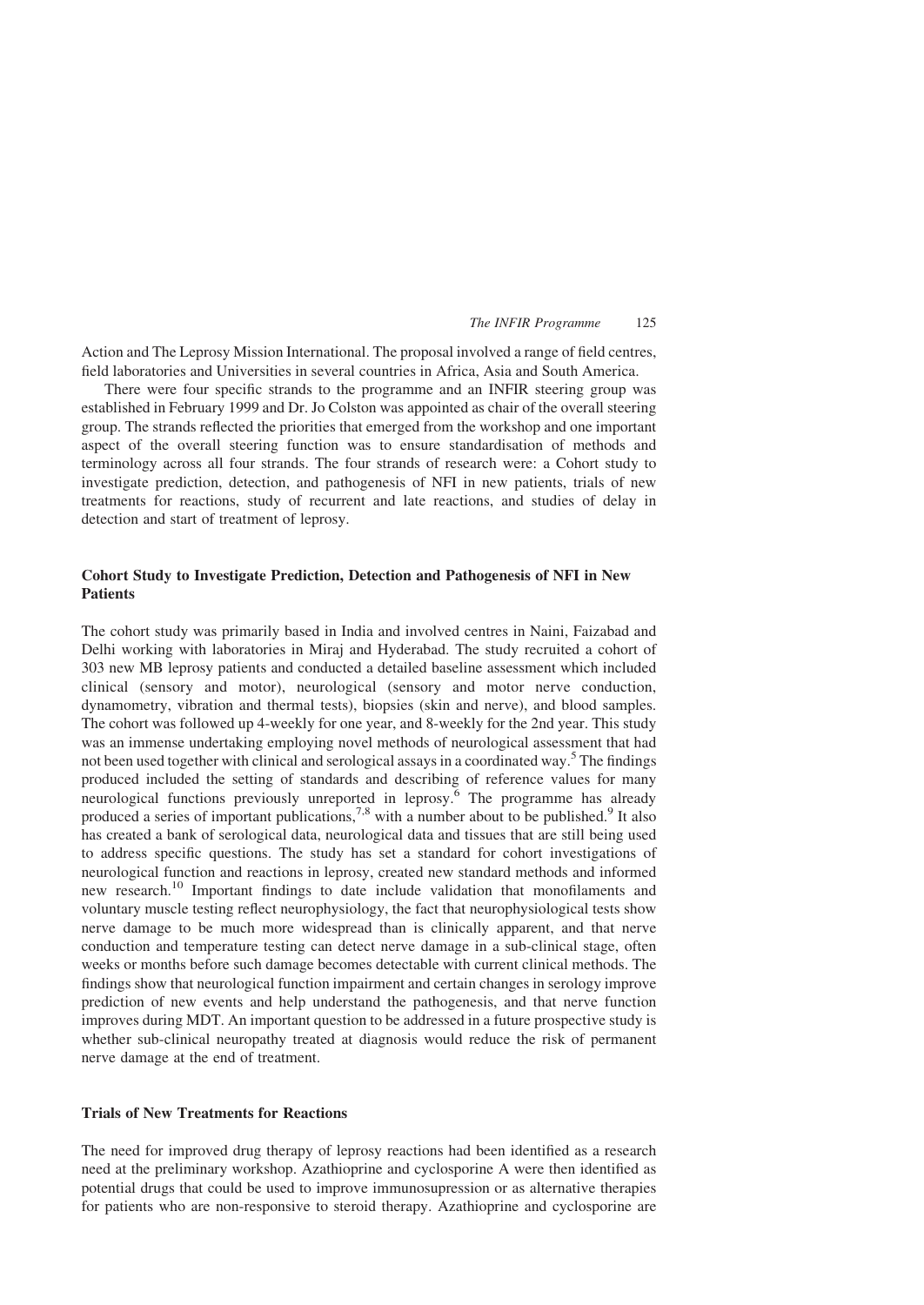### 126 W. C. S. Smith et al.

well established immunosuppressant with many years of clinical experience in their use, so their side effect profiles are well established. They are also both out of patent and so are potentially affordable second-line drugs. Studies were developed with local clinicians in Nepal and Ethiopia. These were designed as phase two studies to examine tolerability and feasibility. The study in which azathioprine was added to prednisolone showed that patients who received an azathioprine and prednisolone combination had similar outcomes to patients who received prednisolone alone.<sup>[11](#page-4-0)</sup> The study in which cyclosporine A replaced prednisolone for part of the treatment showed that patients receiving the combination some evidence of improved nerve function outcome.<sup>[12](#page-4-0)</sup> A clinical severity score was also developed during this study.

The studies were important because they demonstrated the potential for these drugs in the treatment of leprosy reactions. They also enabled the development of study protocols and they gave clinicians experience in using these agents. A formal pharmacokinetic comparison of generic Cn against the Sandoz preparation showed that the generic and drug company preparations were equivalent. The data from these small studies has been crucial in providing the platform on which to develop the larger, better powered studies of azathioprine and cyclosporine treatments in leprosy reactions which are being conducted in India and Ethiopia.

#### Study of Recurrent and Late Reactions

The research questions on late and recurrent reactions were posed by field staff who recognised these as specific challenges in the management of people with leprosy. The issue of late reactions is an increasing challenge as the duration of MDT is reduced making the ability to predict which patient will develop late reactions and methods for promptly detecting such late reactions important. The question of recurrent and repeated reactions stimulated discussions that were finalised at a workshop associated with an ILA congress and the conclusions were published which proposed standard definitions to facilitate research and make findings between studies comparable.<sup>[13](#page-4-0)</sup>

## Studies of Delay in Detection and Start of Treatment of Leprosy

The final part of the programme focused on delay in diagnosis as it was recognised that a high proportion of all patients with nerve function impairment had developed the nerve damage prior to diagnosis. This generated a number of studies using both quantitative and qualitative methods to address the problem in a range of countries including Bangladesh, Nepal, India, Malawi, Brazil, and Paraguay.<sup>14-17</sup> The findings demonstrated that there was no single reason for delay and that the factors associated with delay varied between local settings. The work resulted in the production of a guideline for field use in identifying the factors associated with delay in diagnosis in the local context. This guideline has now been widely disseminated (more than 2000 copies) and is available in a number of languages such as Spanish and Portuguese, it is available from the ILEP website.<sup>[18](#page-4-0)</sup> This work is now very relevant to the validation of new case detection and delay in detection in studying the rapid declines in new case detection being observed in several countries.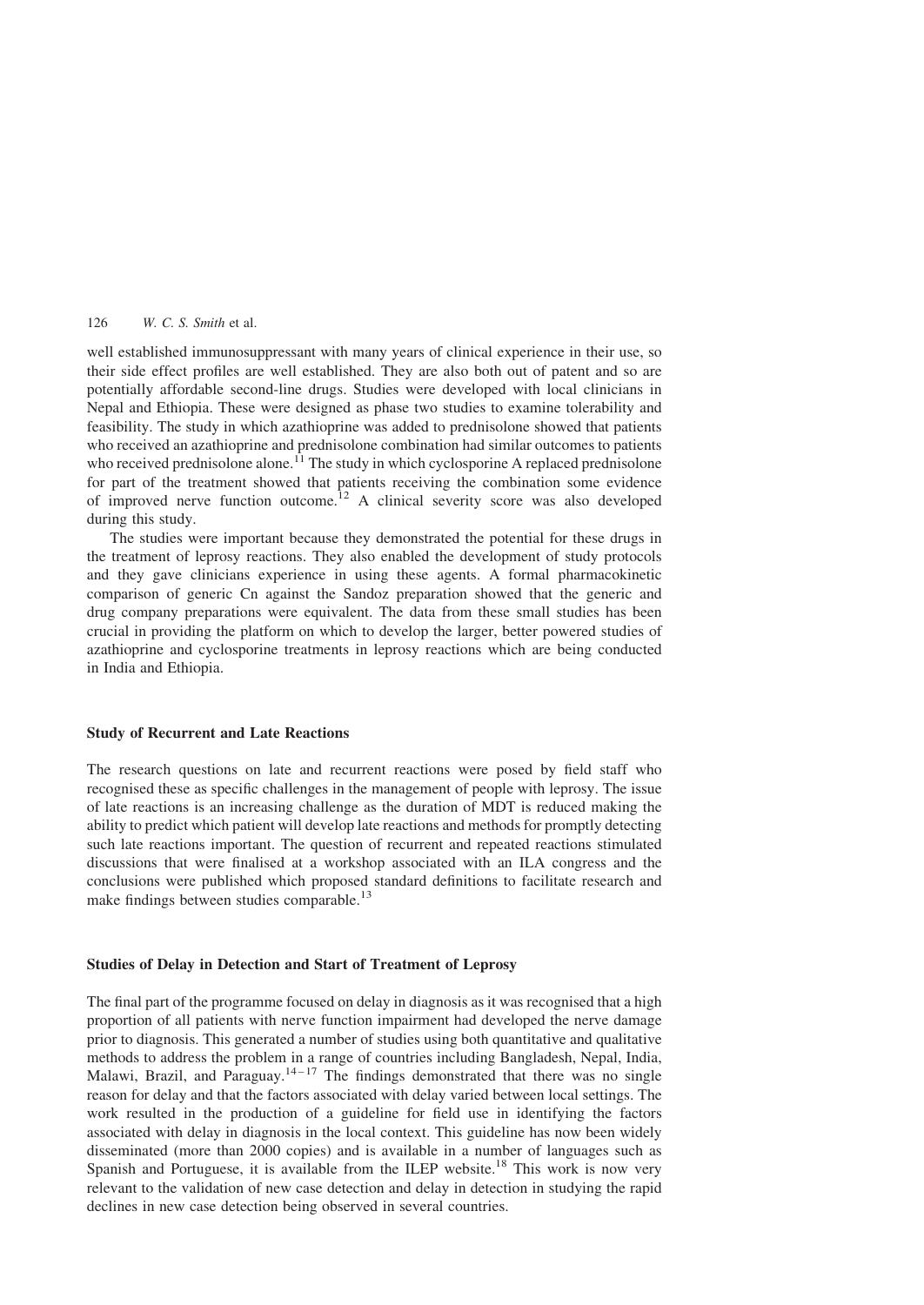### The INFIR Programme 127

## <span id="page-3-0"></span>Conclusions

INFIR has been a highly successful and a very productive research initiative which has contributed to prevention of nerve function impairment and better treatment of reactions. This approach to research is an important model of inter-disciplinary, collaborative research that has focused on recognised priority areas for leprosy research. The approach has important added value to research in exchange of expertise, research capacity strengthening, and the development of standardised research methods ensuring comparability of results between countries and research centres. It led to the formation of a collaborative network for research on reactions and nerve damage in leprosy called 'Synapse'. The approach has also helped secure significant research funding for the key research priorities of nerve function impairment and reactions. The INFIR findings have been used as the basis for generating new research ideas and stimulating new programmes at a workshop in the Netherlands. This workshop was co-organised by Synapse members and the Netherlands Leprosy Relief, bringing together scientists, clinicians and other experts to discuss the current state-of-the-art and outline proposals for further research. The resulting consensus report was published in 2007.<sup>[19](#page-4-0)</sup> At least one proposal (called TENLEP) has already been submitted for joint funding to several ILEP partners. A similar model of a large multi-disciplinary, collaborative research programme managed by a steering committee has been adopted by the IDEAL project to develop new tests for early diagnosis and understand transmission. It is vital that such endeavours are funded. The global leprosy strategy is based on the same methods that have been used for over 25 years and it is important that new research findings and evidence is generated to inform future strategies. A commitment to new research is vital in leprosy to improve the quality of treatment for patients, to reduce the disability and impairment associated with leprosy and to work towards the control and eventual eradication of the disease.

## References

- <sup>1</sup> Smith WCS, Anderson AM, Withington SG *et al.* Steroid prophylaxis for the prevention of nerve function impairment in leprosy: a randomised placebo controlled trial (TRIPOD 1). Brit Med J, 2004; 328: 1459
- and On-line First BMJ.com.<br><sup>2</sup> van Brakel WH, Anderson AM, Mutatkar RK *et al.* The participation scale: measuring a key concept in public health. *Disabil Rehabil*, 2006; **28**: 193–203.
- <sup>3</sup> SALSA Collaborative Study Group. The development of a short questionnaire for screening of activity limitation and safety awareness (SALSA) in clients affected by leprosy or diabetes. *Disabil Rehabil*, 2007; **29**: 689-700.<br><sup>4</sup> Aseffa A, Brennan P, Dockrell H *et al.* on behalf of the ideal consortium. Report on the first meeting
- (initiative for diagnostic and epidemiological assays for leprosy) consortium. Lepr Rev, 2005; 76: 147–159.<br><sup>5</sup> van Brakel WH, Nicholls PG, Das L *et al.* The INFIR Cohort Study: investigating prediction, detection and
- pathogenesis of neuropathy and reactions in leprosy. Methods and baseline results of a cohort of multibacillary patients in North India. *Lepr Rev*, 2005; **76**: 14–34.
- $\frac{1}{2}$  wan Brakel WH, Nicholls PG, Das L *et al.* The INFIR cohort study: assessment of sensory and motor neuropathy at baseline. Lepr Rev, 2005; 76: 277–295.<br>
van Brakel WH, Nicholls PG, Wilder-Smith E et al. on behalf of the INFIR Study Group. Early diagnosis
- of neuropathy in leprosy comparing diagnostic tests in a large prospective study (the INFIR Cohort Study).<br>PLOS Negl Trop Dis, 2008; 2: e212.
- <sup>8</sup> Roberts A, Nicholls P, Maddali P, van Brakel WH. Ensuring inter-tester reliability of voluntary muscle and monofilament sensory testing in the INFIR Cohort study. *Lepr Rev*, 2007; **78**: 122–130.
- <sup>9</sup> Smith WCS, Nicholls PG, Das L et al. Predicting Neuropathy and Reactions in Leprosy at Diagnosis and Before Incident Events – Results from the INFIR Cohort Study. PLOS Negl Trop Dis, 2009.